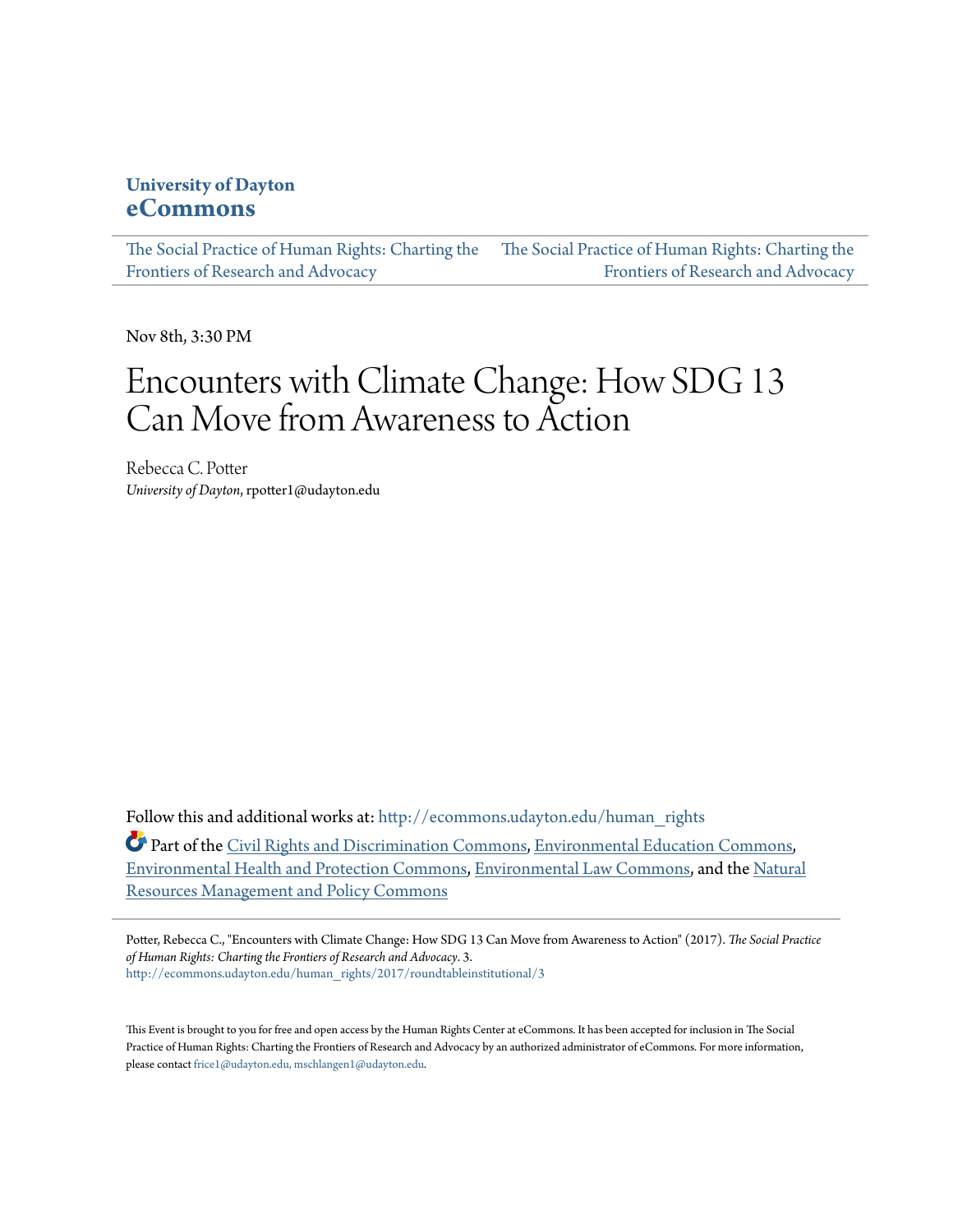## **The Social Practice of Human Rights: Charting the Frontiers of Research and Advocacy**

2017 Conference of the University of Dayton Human Rights Center Nov. 8-10, 2017, Dayton, Ohio For the archive of the conference, see [http://ecommons.udayton.edu/human\\_rights/2017/](http://ecommons.udayton.edu/human_rights/2017/)

**Research Panel:** Roundtable – Building Institutional Strength to Address Climate Change: Connecting Sustainability and Human Rights

**Presenter:** Rebecca C. Potter, University of Dayton

**Title:** Encounters with Climate Change: How SDG 13 Can Move from Awareness to Action

### **Abstract:**

In a well-known passage from his book *I and Thou,* Martin Buber relates his encounter with a tree: "I contemplate a tree," he writes, and then lists the various ways he could perceive the tree, as an artist or biologist, as someone interested in the trees parts and construction or interested in its function as a living system. But in all cases, Buber observes, "the tree remains my object and has its place and its time span, its kind and condition."

Yet sometimes, "if will and grace are conjoined," Buber describes being drawn into a relation with the tree wherein the tree "ceases to be an It." The relation is reciprocal—one that demands Buber not to view the tree through the lens of his own understanding, but rather to acknowledge the tree's material autonomy; it is a moment of communal exchange.

This paper teases out two key aspects of Buber's encounter with a tree, aspects that characterize other famous encounters in environmental ethics, such as Aldo Leopold's encounter with a wolf in "Thinking Like a Mountain" or Val Plumwood's encounter with an alligator in "Being Prey." First, these encounters all express that moment of "relation" as an erasure of subject/object dichotomies within the moment of this communal exchange. Second, the encounter demands a kind of awareness that is in itself active, leading to further social action.

By then considering narratives of climate change, either direct or mediated through dramatizations, I ask the question, what encounters will be the most effective in generating an active response that extends beyond awareness? In other words, when does encountering climate change lead to social action? I conclude by considering how such encounters do indeed foster the social practice of human rights.

#### **About the presenter:**

Rebecca Potter, PhD, is an associate professor in the University of Dayton Department of English and a director of sustainability studies. She earned a bachelor's degree from the University of California, Davis, and a doctorate from Brandeis University. She was a recent visiting fellow at the Rachel Carson Center for the Environmental Humanities in Munich, Germany, and her current project, "The Cassandra Effect," uses a narrative approach to understand the public response to the issue of climate change. Drawing upon familiar stories such as Shakespeare's Hamlet, Defoe's Robinson Crusoe, and the tale of Cassandra from Greek mythology, she compares narratives of doubt, uncertainty, risk, skepticism, and denial to the